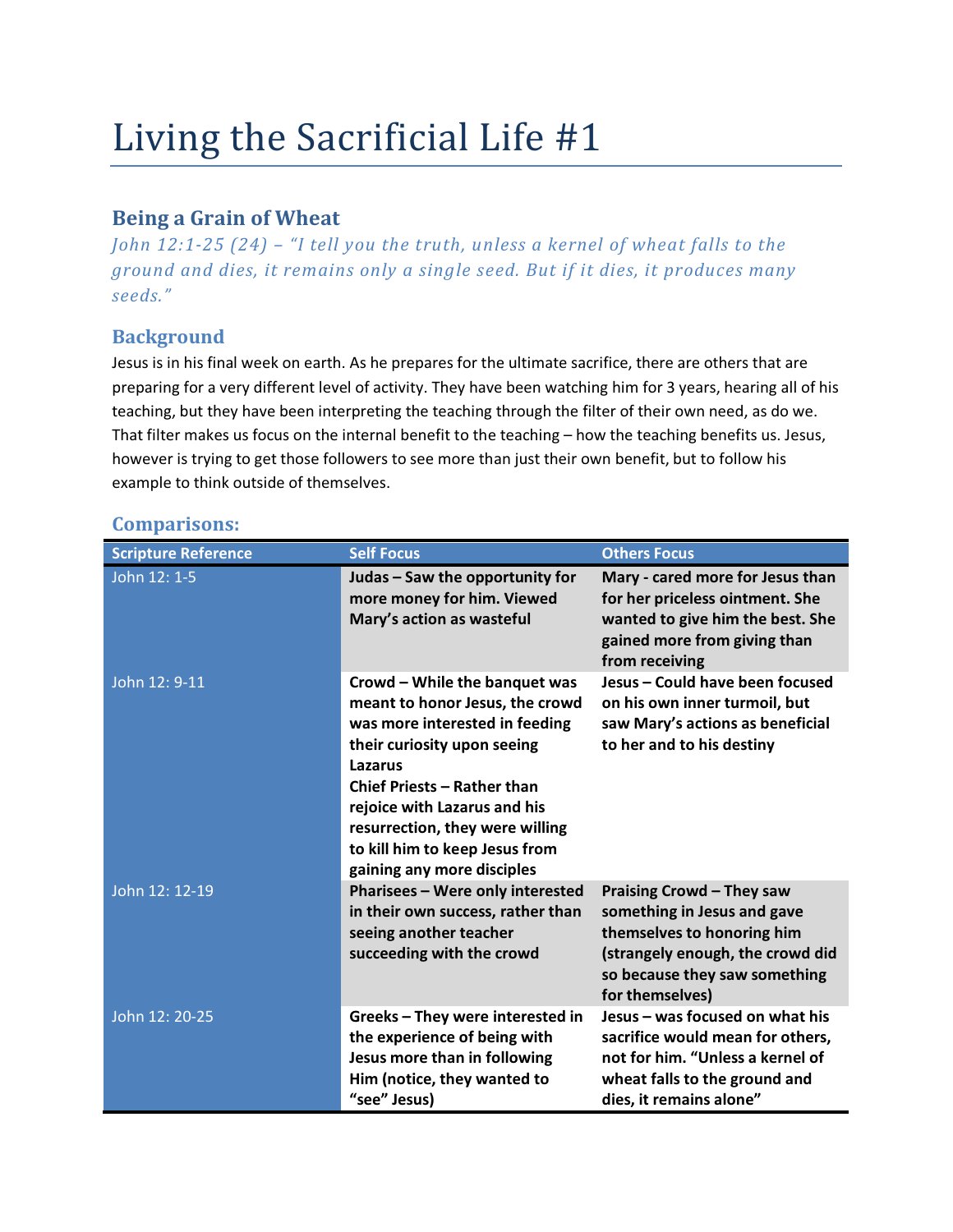#### Contrasting Statements

Jesus makes two distinct statements in his response to the Greeks' request that seem at odds with each other:

- "The hour has come for the Son of Man to be glorified" (vs 23)
- "Unless a kernel of wheat falls to the ground and dies, it remains only a single seed" (vs 24)

Glorified in the Greek ( $\delta o \xi d\zeta \omega$ ) means, among other things, to make renowned, to render illustrious. In other words, Jesus is saying, "Now you will know what I am really all about." People had been asking Jesus to reveal His true self and purpose, and now he was about to do it. Off come the masks, the people had just declared him the one who comes in the name of the Lord, the King of Israel. Jesus was about to announce his candidacy… or so they thought

Jesus' true purpose was not to raise Himself up as a king and take over, but to fall down as a seed and die

If we want to be like Jesus, we have to be like Him in purpose:

Your attitude should be the same as that of Christ Jesus: Who, being in very nature God, did not consider equality with God something to be grasped, but made Himself nothing, taking the very nature of a servant, being made in human likeness (Philippians 2:5-6)

For Jesus, glory and self sacrifice went together

#### Purpose for the Seed

- "A seed is a **baby plant waiting dormant** for the right mixture of nutrients to sprout and grow into a new plant"
- The seed is a "vessel" which contains, protects and aids in **distribution of the embryo (zygote) of the plant to a new destination**
- A seed is a **small embryonic plant** enclosed in a covering called the seed coat
- any propagative part of a plant, including tubers, bulbs, etc., **especially as preserved for growing a new crop**

Seeds exist primarily to reproduce other seeds. Therefore the only way the seed can be successful in being who they are supposed to be is to **fulfill their primary object to reproduce**. The only way for the seed to do this is to die to its current state, and trust that the secondary state will do what it does naturally

#### How Hard is it?

"Very rarely will anyone die for a righteous man, though for a good man someone might possibly dare to die…" (Romans 5:7)

We are currently in the Lenten season where people all around the world are "giving up" everything from chocolate and coffee to bubble gum and swearing for 40 days. The day before Lent begins, people participate in Fat Tuesday (Mardi Gras), basically a celebration of all the things that people will be giving up for the 40 days. During the Lenten fast, for many, it is about how long they can last, and comparing what they gave up to what another person gave up. In summary, it is still about the seed continuing to exist as is.